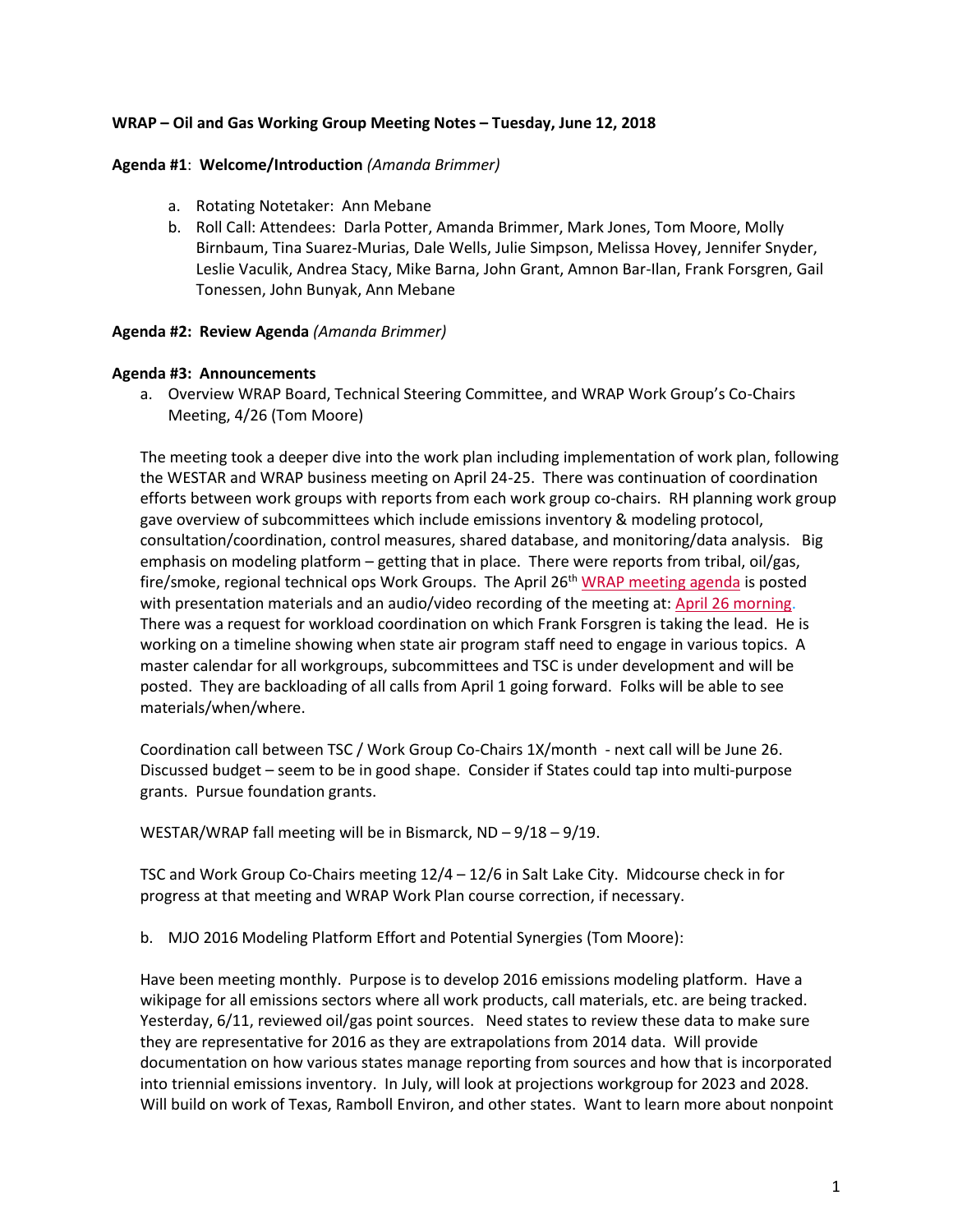O&G EPA tool. In August, will report out on recommended approach to projections and get review. Data version of 2016 emissions by early September – will have first draft of future year projections in September. Projection years correspond to ozone attainment and regional haze milestone years.

### c. Other announcements from work group members/advisors

Darla: NPS has agreed to provide additional regional technical support to WRAP/WESTAR through Pat Brewer. She will help with tech/coordination capacity for 2018/2019 work plan with her emphasis on Regional Haze Planning Workgroup and some of the subcommittees.

Darla: Following up on a stakeholder roundtable held earlier this spring, invitations have gone out for a single point-of contact for upcoming meetings. Invitations may have been received by each agency and OGWG members may want to coordinate to make sure agencies have responded. Tom will be POC for WRAP. Please let Tom know of your agency's interest so he can coordinate as needed, if needed. Here is the background information provided:

*"Dear Oil and Natural Gas State and Tribal Representative:*

*The U.S. Environmental Protection Agency (EPA) cordially invites you to participate in recurring oil and natural gas conference calls, starting on Wednesday, June 20, 2018 and thereafter continuing every other month. The conference calls will start at 1 pm Eastern and last 60 minutes. Interested state agencies and tribal government representatives are all welcome to participate in these calls.*

*Earlier this year, the EPA held an [oil and natural gas stakeholder roundtable](https://www.epa.gov/uog/materials-february-2018-oil-and-natural-gas-roundtable) in Denver, Colorado. EPA's roundtable was cosponsored by the Environmental Council of State (ECOS) and the Interstate Oil and Gas Compact Commission (IOGCC). [A summary](https://www.epa.gov/sites/production/files/2018-03/documents/oil_and_natrual_gas_roundtable_highlights.pdf) of the oil and natural gas roundtable is available on EPA's website.*

*The roundtable focused on the following objectives: (1) improving relationships and enhancing communications among stakeholders and (2) identifying and sharing solutions related to challenges that adversely impact efficient and timely compliance. A central theme expressed by state and tribal representatives centered on the concept of meaningful collaboration and engagement. Specifically, states and tribes expressed a desire to further cooperation, irrespective of delegation or primacy.* 

*The bimonthly conference calls will focus on issues related to responsible oil and natural gas exploration and development. While we will look to our state and tribal partners to help set the agenda of these conference calls, general themes for such calls may include: emerging/cross-cutting issues or technologies, sharing of regulatory/policy best practices, highlighting upcoming regulatory/policy activities, general scientific research/data needs, etc. It is our hope that such conference calls will allow us to continue to build and improve relationships while finding meaningful solutions to various challenges.*

*Jim Kenney, EPA's Senior Policy Advisor for Unconventional Oil and Natural Gas, will chair the conference calls and manage the associated logistics. If you are interested in participating in the first conference call or in future conference calls, please send Mr.*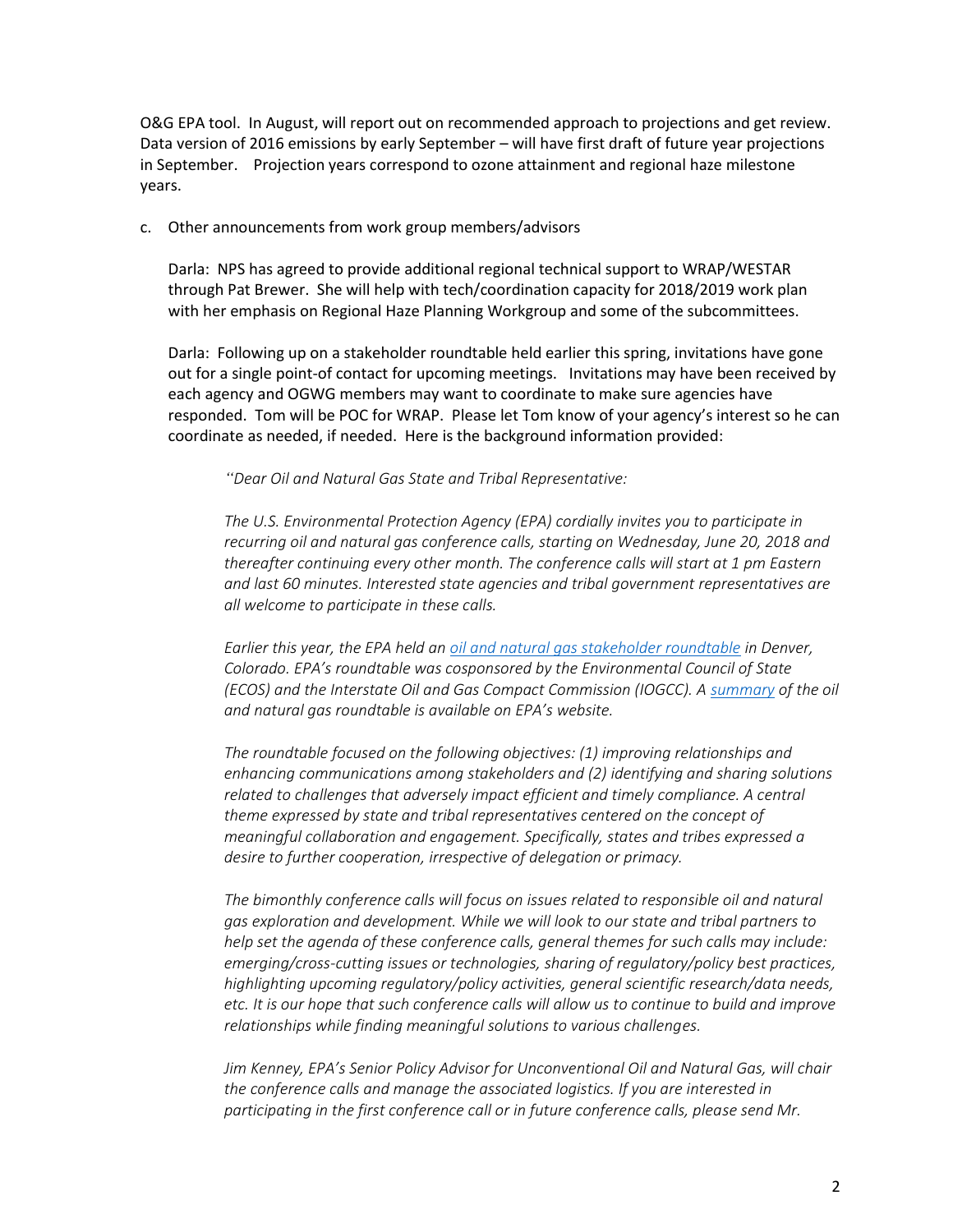*Kenney an email a[t kenney.james@epa.gov](mailto:kenney.james@epa.gov) with a single point of contact within your organization for these conference calls. We ask that your organization's single point of contact then coordinate internal to your organization depending on the respective agenda topic. Please direct any questions regarding these conference calls to Mr. Kenney, who can also be reached at (202) 768-2618.*

*Patrick Traylor Deputy Assistant Administrator Office of Enforcement and Compliance Assurance U.S. Environmental Protection Agency (202) 564-5238 (office) (202) 809-8796 (cell)"*

**Agenda item #4: OGWG Road Map** *(John Grant & Amnon Bar-Ilan, Ramboll Environ)* (see presentation linked below agenda on OGWG webpage)

- a. Phase II
	- i. Schedule and Input Areas (June mid August) Phase I – completed workplan May 2018 Phase II: June 2018 – Feb 2019: Task 1: 2014 Base year EI – minor updates, compilation, develop surveys for additional mods/improvements to the inventory. Task 1: June-July – predraft inventory compilation – filling in gaps where needed Jun – Jul: 2014 O&G activity compilation Jul – Nov: Survey Literature review – need OGWG review/comment on powerpoint Draft Survey – need review/comment on draft survey, need to fill out of survey, then need review/comment on survey results memo Task 2: Aug – Sep – look at historical activity trends – will need WRAP review of trends charts Aug 2018 – Apr 2019: Task: Forecast Year emissions Inventory (OTB & OTW controls) – develop forecast methodology, develop ways to characterize effects of controls, develop final forecast years' emission inventories Apr 2019 – Nov 2019: Task 3: forecast Year EI (Additional controls) – taking EI and developing additional controls, reviewing oil/gas control programs and providing guidance to those setting up/improving programs Apr 2019 – Sep 2019: Task 4: O&G Programs and emission management

OGWG Project Management Team providing contract coordination will orchestrate survey responses. Next OGWG conference call will be mid-August.

Julie: TSC co-chair – she'll provide the list of tribal contacts from the Tribal Data WG who may be able to help inform the effort.

Tom: he'll chat with Julie and other workgroup folks to identify tribal associations of oil/gas producing tribes that could be helpful conduits in working through this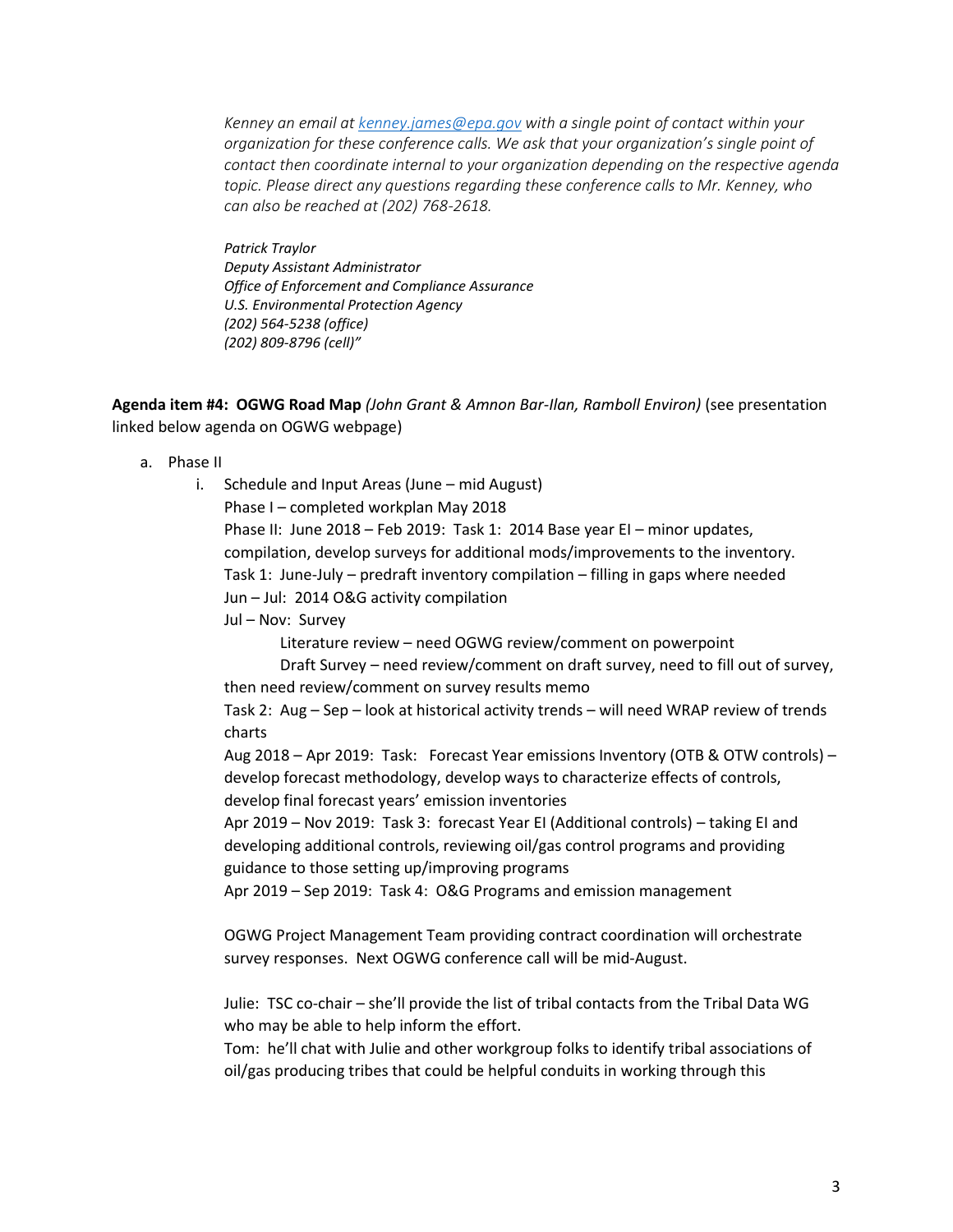b. Next project management team call (Darla Potter)

Darla: some updates come back to whole OGWG team, but some only go to project mgt team (meetings are approx. monthly), so if you're interested in more detail, consider joining the project mgt team. Next call will be 7/11 at 10 MT. Current project management team Includes Dale Wells, Whitney Oswald, Darla Potter, Melissa Hovey, Mark Jones, and Amanda Brimmer.

Tina: when baseyear modeling is done (this summer?) when will updated oil/gas EI info be included – will it be in time for regional haze planning needs? Tom: there will be multiple versions of the EI, it'll be updated for modeling runs as information gets updated. Modeling and control evaluation work is supported by Phase 2 work which will go well into next year.

**Agenda item #5**: **Drill Rig 1 hour NO2 Impacts Study** *(John Bunyak)* (see presentation linked below agenda on OGWG webpage)

Contracting to WESTAR to manage drill rig project.

Had been concerns that AERMOD overpredicts impacts at fenceline. AK study funded by Conoco Philips. CO study – funded by American petroleum institute and BLM. Access to site by Anadarko. Didn't get full 30 days' data at one site, but was moved to new site nearby to get full 30 days' monitoring

Dramatic under-prediction by modeling results of monitored data. May be also because of transient sources such as trucks, mobile heaters, and other equipment.

Colorado results didn't seem to be as affected by transient sources as AK did. Results will be in AWMA: 2 papers – one describing the database development, one discussing model sensitivity and performance under different chemistry schemes

Darla: WRAP website for more details: <https://www.wrapair2.org/DrillRig.aspx> . Project began in 2014. Workgroups have another page with raw data etc. If anyone wants to see raw data, contact John Bunyak to obtain access to workgroup page.

**Agenda item #6: Regional Haze Planning work Group Subcommittees** *(RHPWG Co-Chairs Jay Baker (UT-DAQ) & Tina Suarez-Murias (CARB))*

Tina Suarez-Murias: regional haze is in full swing. Deadline is 2021. Last 6 months is needed for public review and formal FLM review. So, everything has to be done by beginning of 2020 to give states time to write their plans. Need Reasonable Progress Goals in first ¼ of 2020. Modeling for those have to be done by last % of 2019. Initial modeling has begun. Decisions on interpretation of monitoring data, emissions inventory and forecast methods are being discussed now. Some activities can run concurrently, but others must be done sequentially. States need emissions for initial modeling and to be able to see emissions and monitoring from other states as states consider other states' data. Need that shared database (TSS) – with most impaired days as well as best/worst days. Shared database group and monitoring analysis group are working hard now on interface and presentation. Consultation & coordination group is